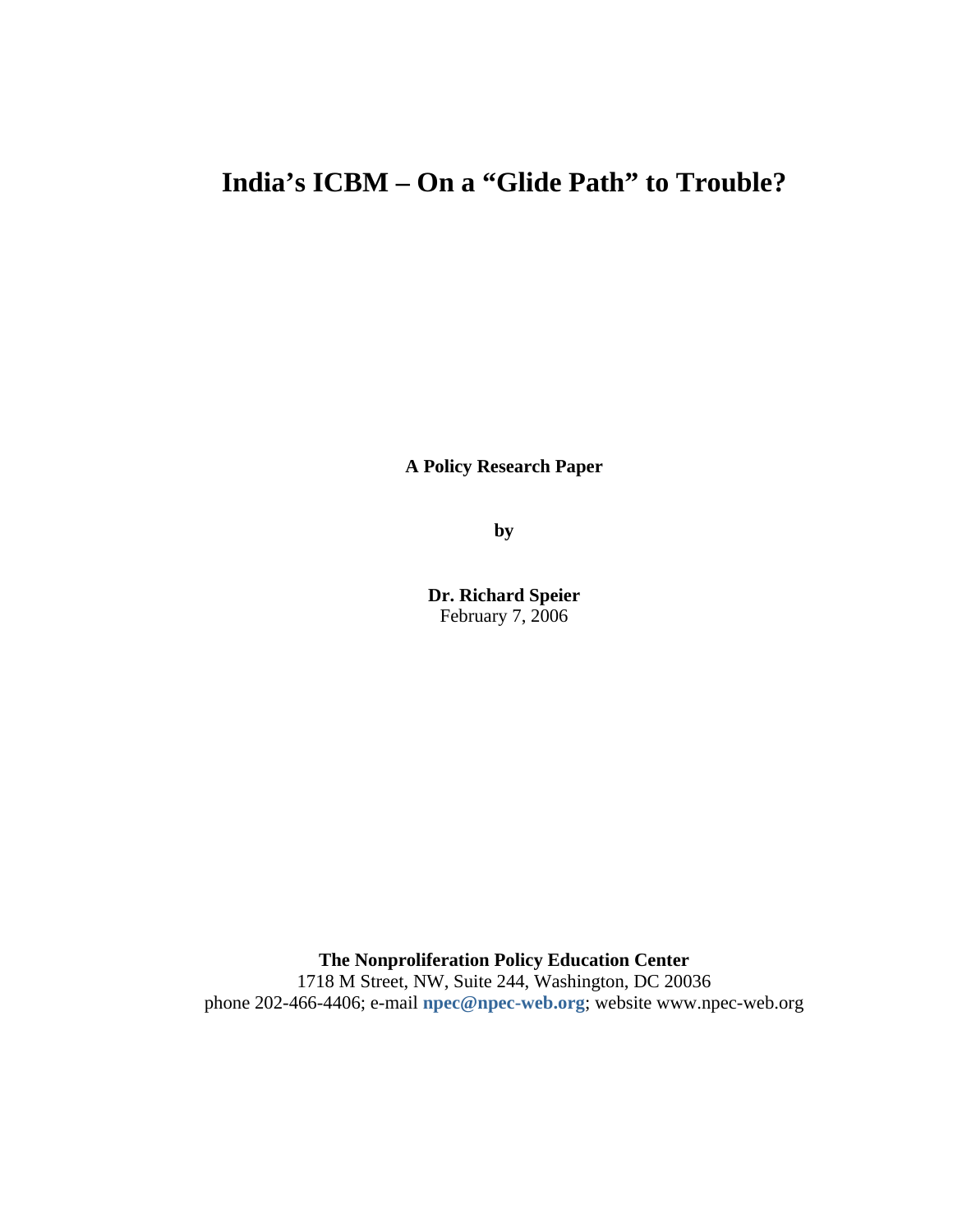The U.S. nonproliferation community is currently preoccupied with the Administration's proposal for U.S.-Indian nuclear cooperation. But another element of the Administration's plans for cooperation with India deserves scrutiny -- the plans for space cooperation. These plans could lead to a replay of the regrets for the damaging U.S. space technology transfers to China. And they could lead to a direct threat against the U.S. homeland. The plans are an integral part of the Administration's "glide path" for cooperation with India.

# The "Glide Path"

i<br>Li

A glide path is the gentle course that an airplane follows as it descends to a safe landing. If the plane encounters an unexpected development, it can divert, regain altitude, and change its course.

Because India has been developing nuclear weapons and missiles to deliver them, United States-Indian technology relations have for many years remained up in the air, not heading for a safe landing. After four years of Bush Administration negotiations the U.S. now describes its technology relations with India as being on a "glide path".

This paper addresses the question whether, in view of India's abundantly-reported intercontinental ballistic missile (ICBM) development, we should divert from our present "glide path" approach to space cooperation.

On October 3, 2003, the Washington Post questioned Secretary of State Powell about the latest diplomatic developments with India.

QUESTION: ...last week, President Bush presented [Prime Minister Atal Bihari] Vajpayee with what was called, like, a "glide path" toward better relations....

SECRETARY POWELL: ...there was a basket of issues that they were always asking us about called, well, we called it -- we nicknamed it, "The Trinity." How could you help us? How can we expand our trade in high tech areas, in areas having to do with *space launch activities*, and with our nuclear industry?...we also have to protect certain red lines that we have with respect to proliferation, because it's sometimes hard to separate within space launch activities and industries and nuclear programs, that which could go to weapons, and that which could be solely for peaceful purposes....And the "glide path" was a way of bringing closure to this  $debate.<sup>1</sup>$ 

Nearly two years later, President Bush and the Indian Prime Minister confirmed this cooperation in a joint statement.

<sup>1.</sup> Glenn Kessler and Peter Slevin, "Washington Post Reporters Interview Powell", Washington Post, October 3, 2003, available at http://www.washingtonpost.com/wpdyn/articles/A41977-2003Oct3.html. Italics added for emphasis.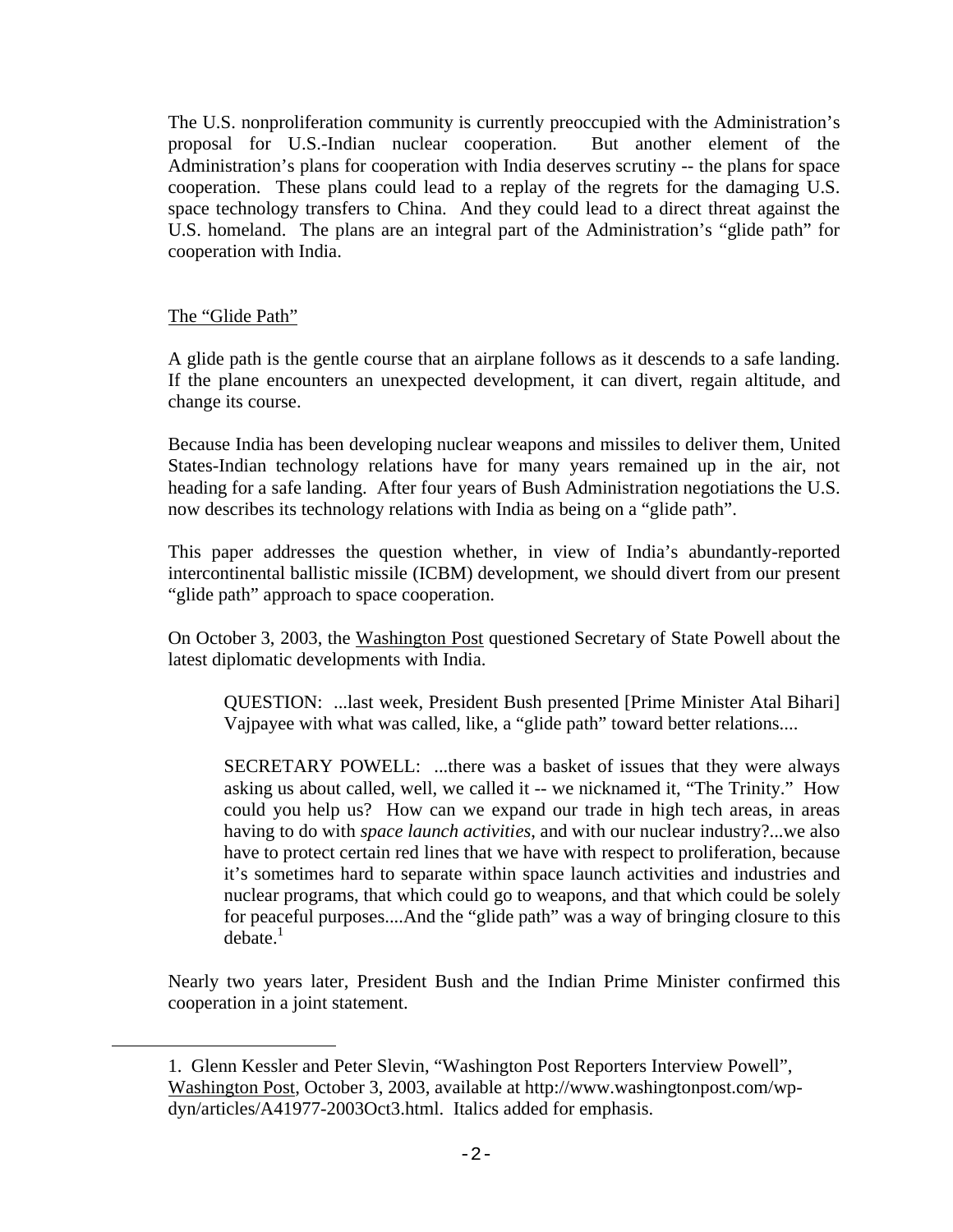...the two leaders resolve...Build closer ties in space exploration, satellite navigation *and launch*, and in the commercial space arena...<sup>2</sup>

As this cooperation was being negotiated and agreed, reports persisted that India was preparing to produce an ICBM. These reports had been accumulating for over two  $\frac{1}{2}$  decades.<sup>3</sup> The latest public report appeared less than six weeks after the presidents' joint statement $4$ 

Over the last decade the reports have been consistent in avering that the ICBM will be called "Surya" and that key elements of hardware and technology for the ICBM will come from India's gigantic Polar Space Launch Vehicle (PSLV).

What are the capabilities of the ICBM, and why does India want it? How did India acquire the space launch vehicle technology for the weapon? And how did the United States come to ride a "glide path" to space launch cooperation with India? These topics will be covered in turn.

# India's ICBM -- what and why

i

In the 1980s India adapted a space launch vehicle, the SLV-3, to become the Agni medium-range ballistic missile. In keeping with India's practice of describing nuclear and missile programs as civilian until their military character could not be denied, India originally claimed that the Agni was a "technology demonstrator". The Agni program now consists of three missiles with ranges, respectively, of upwards of 700, 2000, and 3000 kilometers.

India may have officially begun the Surya project (also sometimes known as Agni IV) in 1994.5 Reports cite various dates, perhaps because the project has several decision

<sup>2.</sup> The White House, Office of the Press Secretary, July 18, 2005, "Joint Statement Between President George W. Bush and Prime Minister Manmohan Singh," available at http://usinfo.state.gov. Italics added for emphasis.

<sup>3.</sup> For early reports see Islamic Defence Review Vol.6/No.4, 1981; Maurice Eisenstein, "Third World Missiles and Nuclear Proliferation, The Washington Quarterly, Summer 1982; "Liquid Fuel Engine Tested for PSLV", Hindustan Times, New Delhi, December 13, 1985, p.1; "Growing Local Opposition to India's Proposed National Test Range at Baliapal, Orissa," English Language Press, October 1986; and "India faces rising pressure for arms race with Pakistan", Christian Science Monitor, March 9, 1987, p.1. 4. Madhuprasad, "Boost to Indian Armed Forces' Deterrence Arsenal; India to Develop Intercontinental Ballistic Missile", Bangalore Deccan Herald in English, August 25, 2005.

<sup>5.</sup> Vivek Raghuvanshi, "Indian Scientists Poised To Test-Launch Country's First ICBM", Defense News, April 30, 2001, p.26.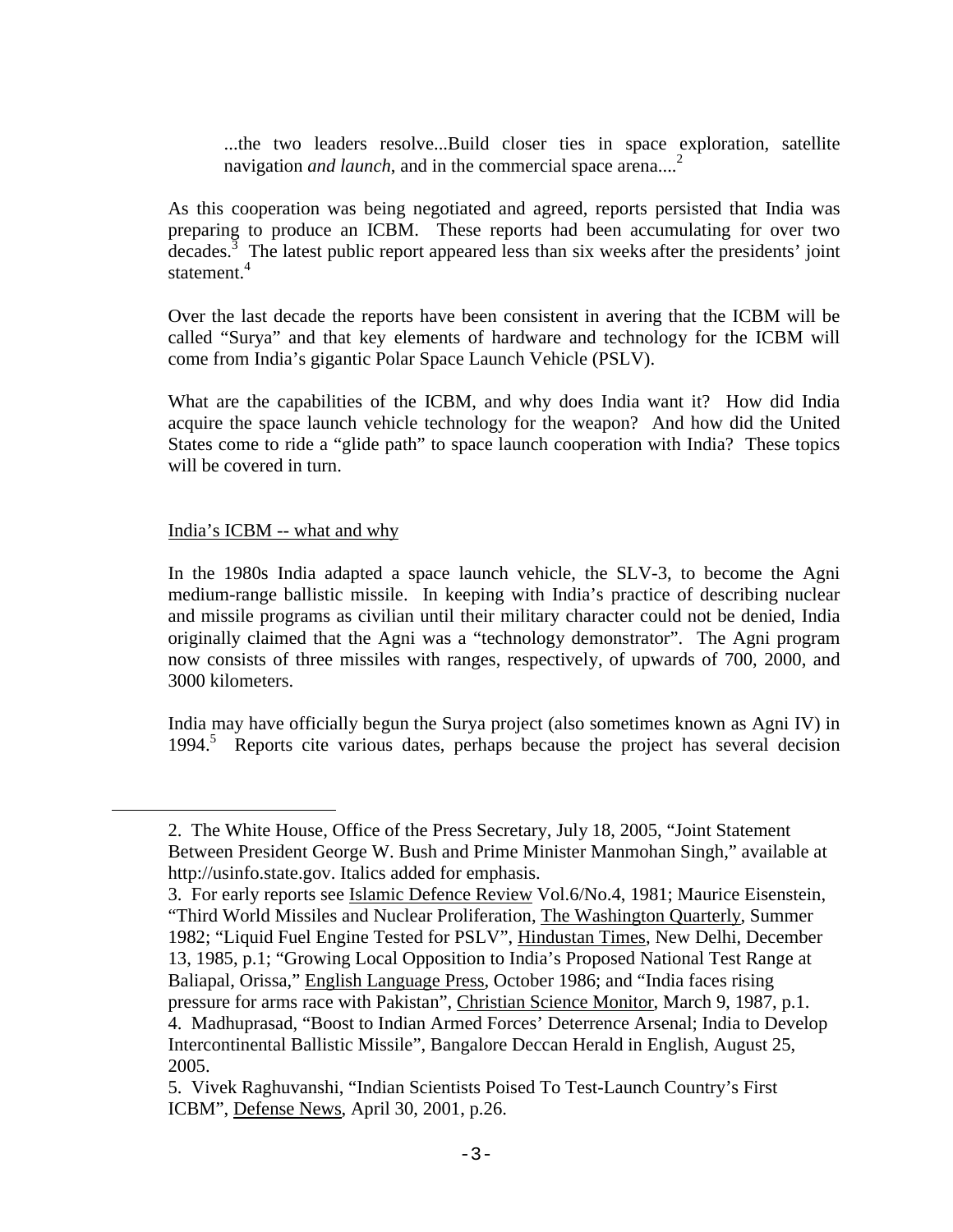points. Reports generally agree that the Surya program, like the Agni program, will result in missiles with various ranges.

o Surya-1 will have a range of about 5,000 kilometers.<sup>6</sup>

o Surya-2 from 8,000 to 12,000 kilometers.

o Surya-3 up to 20,000 kilometers.

i<br>Li

Table 1 compares the Agni and Surya families of missiles.

## Table 1

## THE AGNI AND SURYA MISSILE FAMILIES<sup>7</sup>

| Missile | Size | Range | Mobile? | Probable Target |
|---------|------|-------|---------|-----------------|
|         |      |       |         |                 |

6. International missile nomenclature defines as ICBM as a ballistic missile with a range of 5,500 or greater. However, Indian commentators have tended to exaggerate their missiles' capabilities by bumping missiles into the next higher range classes. 7. The low-end ranges for the Agni family are commonly reported, for instance in Robert Norris and Hans Kristensen, "India's nuclear forces, 2005", Bulletin of the Atomic Scientists, Vol.61, No.05, September/October 2005, available at http://www.thebulletin.org/article\_nn.php?art\_ofn=so05norris. The high-end Agni range figures are more uncertain but are representative of figures appearing in the Indian press. In the case of Agni-3, the high-end range figures may relate to later Agni models or even to the Surya. Surya ranges are reported in Raghuvanshi, op cit, which figures agree with Russian estimates in Moscow Agentstvo Voyennykh Novostey internet news service in English, 1252 GMT November 1, 2004. Agni dimensions are reported in Arun Vishwakarma, "Agni - Strategic Ballistic Missile", April 15, 2005, formerly available at http://www.bharat-rakshak.com/MISSILES/Agni.html. Surya diameters are those of the PSLV, and Surya lengths are approximations based on the lengths of the PSLV and GSLV missile stages. These space launch vehicle dimensions are reported in http://www.bharat-rakshak.com/SPACE/Images/launcher-family-big.jpg For a different description of India's ICBM technology see Vishwakarma, op cit. This appears to be the only report stating that India is developing a 1.8 meter diameter solidfuel rocket that will extend the Agni to intercontinental range and that could be the basis for a longer-range ICBM. The 1.8 meter diameter rocket represents a combination of PSLV and Agni technology. Such a lighter ICBM makes far more military sense than a PSLV-sized missile. The lighter ICBM might be mobile and able to survive a first strike. However, Vishwakarma consistently reports far higher ranges for the existing Agni missiles than have been reported elsewhere. Given this reporting bias, Vishwakarma may be describing the wishlists of Indian engineers -- or programs that have not yet been funded. The PSLV exists. The existence of 1.8 meter diameter missile has not yet been reported except by Vishwakarma.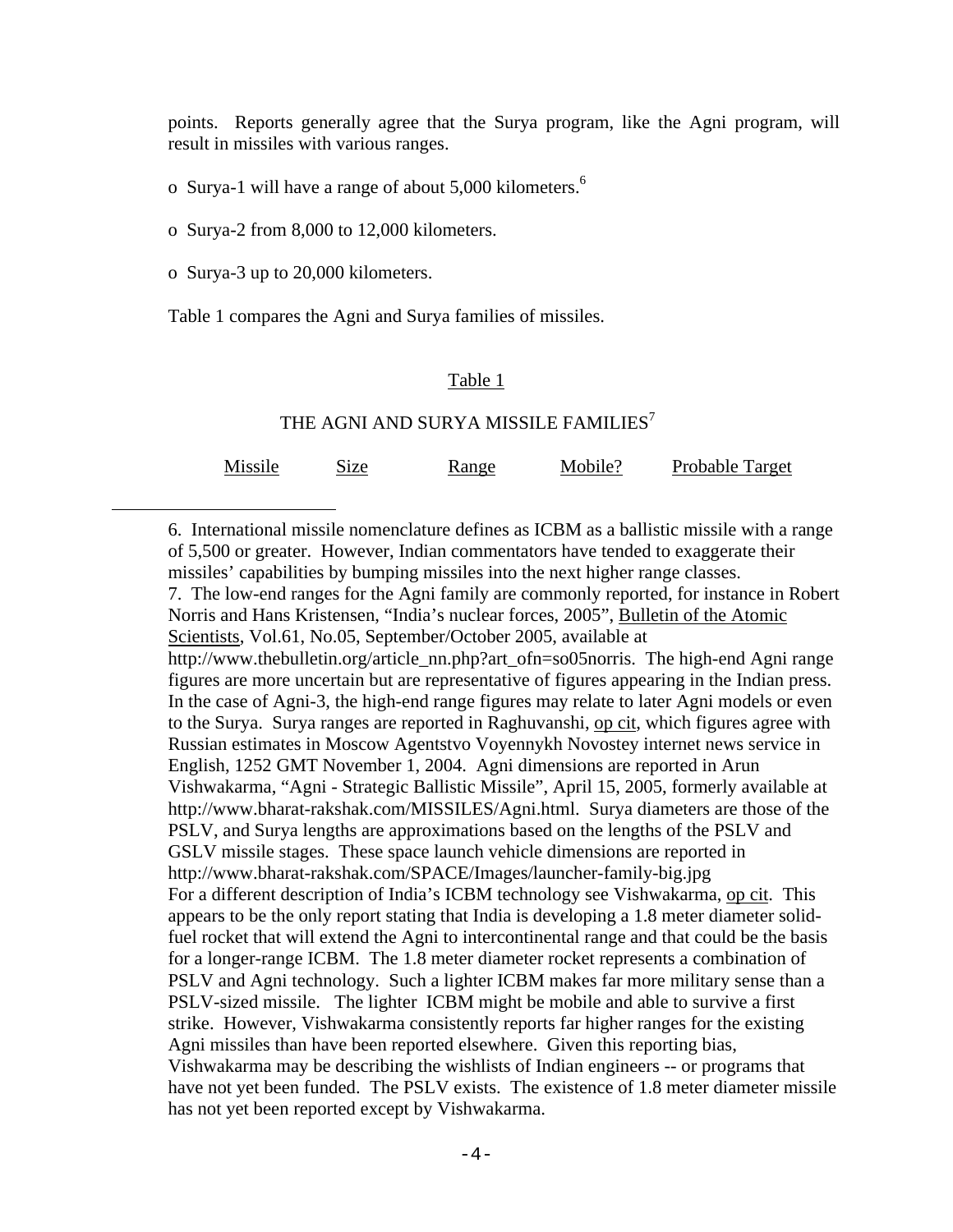|         | lxd<br>(m)                 | (km)             |     |                      |
|---------|----------------------------|------------------|-----|----------------------|
| Agni-1  | 15x1                       | $700 - 1000 +$   | yes | Pakistan             |
| Agni-2  | 20x1                       | 2000-<br>$3000+$ | yes | China                |
| Agni-3  | 20x1<br>$\alpha$<br>13x1.8 | 3000-<br>$5000+$ | yes | China                |
| Surya-1 | ~235x2.8                   | ~1000            | no  | China                |
| Surya-2 | ~40x2.8                    | 8000-12000       | no  | <b>United States</b> |
| Surya-3 | $40+x2.8$                  | 20000            | no  | Global               |

Reports agree that the Surya will have the option of a nuclear payload -- and sometimes the claim is made that the payload will consist of multiple nuclear warheads.

Reports generally agree that the Surya will be a three-stage missile with the first two Surya stages derived from PSLV's solid-fuel rockets. India obtained the solid-fuel technology for the SLV-3 and the PSLV from the U.S. in the  $1960s$ .<sup>8</sup> The third Surya stage is to use liquid fuel and will be derived either from the Viking rocket technology supplied by France in the 1980s (called Vikas when India manufactured PSLV stages with the technology) or from a more powerful Russian-supplied cryogenic upper stage for the Geosynchronous Space Launch Vehicle (GSLV), which is an adaptation of the PSLV.

If -- as is most frequently reported -- the Surya uses PSLV rocket motors, it will be an enormous rocket with solid-fuel stages 2.8 meters (about nine feet) in diameter and a total

<sup>8.</sup> Gary Milhollin, "India's Missiles - With a Little Help from Our Friends," Bulletin of the Atomic Scientists, November 1989, available at

http://www.wisconsinproject.org/countries/india/misshelp.html and Sundara Vadlamudi, "Indo-U.S. Space Cooperation: Poised for Take-Off?", The Nonproliferation Review, Vol.12, No.1, March 2005, p.203, available at

taylorandfrancis.metapress.com/index/K366012388318X11.pdf.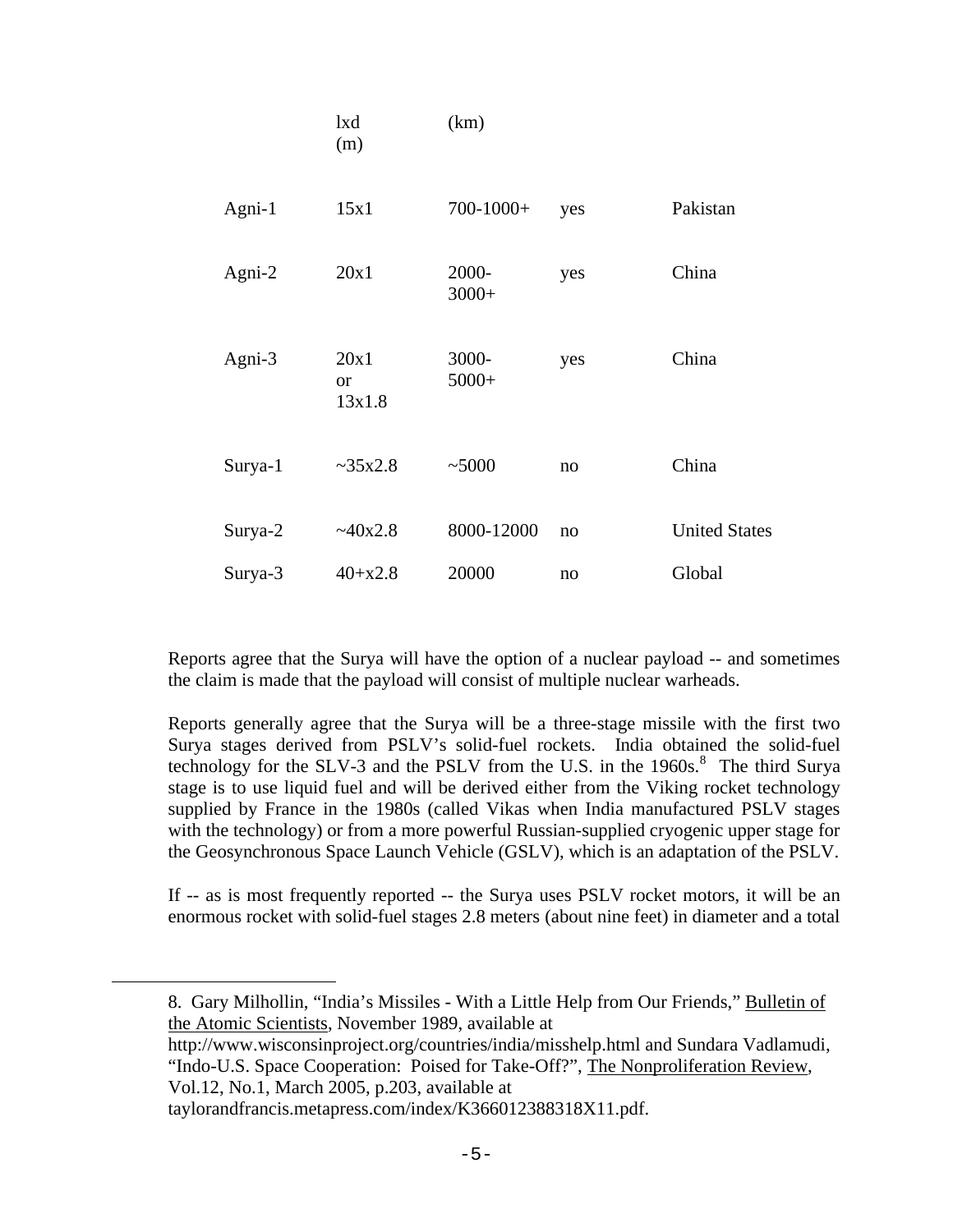weight of up to 275 metric tons. This will make it by far the largest ICBM in the world - with a launch weight about three times that of the largest U.S. or Russian ICBMs.

There appears to be no literature on Indian plans to harden or conceal the Surya launch site, which would be difficult to do because of the missile's size and weight. If a cryogenic third stage is used, the launch process will be lengthy. This means that the Surya is likely to be vulnerable to attack before launch, making it a "first-strike" weapon that could not survive in a conflict. Indeed, the Surya's threatening nature and its prelaunch vulnerability would make it a classic candidate for preemptive attack in a crisis. In strategic theory this leads to "crisis instability", the increased incentive for a crisis to lead to strategic attacks because of each side's premium on striking first.

The one report of a mobile ICBM based on a combination of PSLV and Agni technology makes more sense militarily.<sup>9</sup> But, as described below, it entails other serious concerns.

Why would India want such a weapon? The reported ranges of the Surya variants suggest the answer.

o A 5,000-kilometer Surya-1 might overlap the range of a reported 5,000-kilometer upgrade of the Agni missile.<sup>10</sup> Surya-1 would have only one advantage over such an upgraded Agni. That advantage would be a far larger payload -- to carry a large (perhaps thermonuclear) warhead or multiple nuclear warheads. India has no reason to need a missile of "ICBM" range for use against Pakistan. 5,000 kilometers is arguably an appropriate missile range for military operations against distant targets in China. As illustrations of the relevant distances, the range from New Delhi to Beijing is 3,900 kilometers, from New Delhi to Shanghai 4,400 kilometers, and from Mumbai to Shanghai 5,100 kilometers.

o An 8,000-to-12,000-kilometer Surya-2 would be excessive for use against China. However, the distance from New Delhi to London is 6,800 kilometers, to Madrid 7,400 kilometers, to Seattle 11,500 kilometers, and to Washington, D.C., 12,000 kilometers. In 1997 an article based on information from officials in India's Defence Research and Development Organisation (DRDO) or higher levels of India's defence establishment stated flatly, "Surya's targets will be Europe and the US."<sup>11</sup>

<sup>9.</sup> Vishwakarma, op cit. The impending test of the Agni-3 may reveal whether a 1.8 meter diameter rocket stage -- which could make possible a mobile ICBM -- has been developed. See editorial "Missile Plan", Bangalore Deccan Herald, November 26, 2005; Rajiv Nayan, "Agni Three missile: Sino-Centric?", Bangalore Deccan Herald, December 12, 2005; and Sayan Majumdar, "Defense Developments for 2006", New Delhi India Defence Consultants, January 13, 2006.

<sup>10.</sup> Moscow Agentstvo Voyennykh Novostey op cit; and Vishwarkarma, ibid, a publication of more uncertain quality. It is possible that either or both of these references have conflated the Surya-1 with the Agni program.

<sup>11.</sup> Wilson John, "India's Missile Might", The Pioneer in English, New Delhi, July 13, 1997, p.1, available as FBIS-TAC-97-195 BK1407155097, July 14, 1997. John is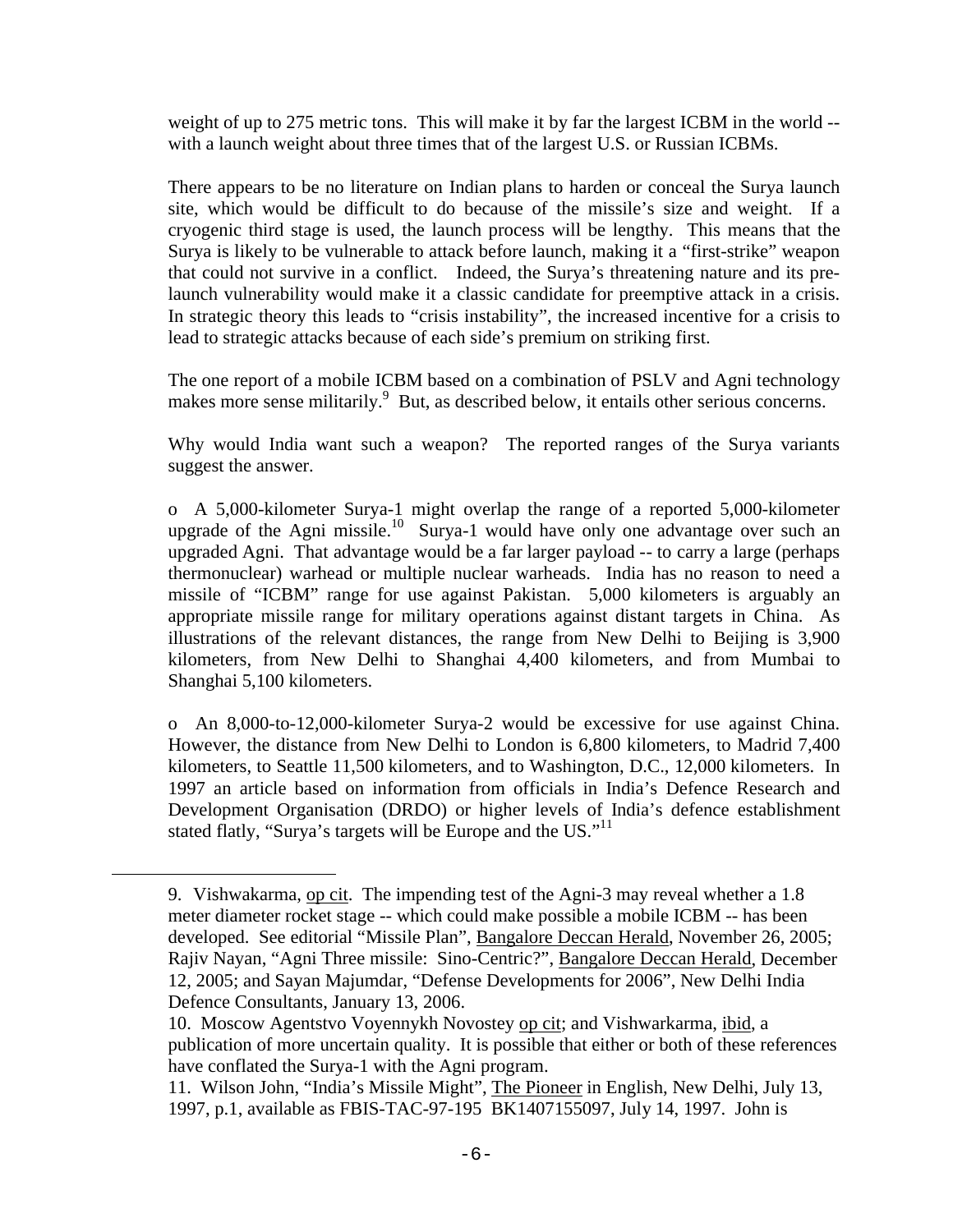o A 20,000-kilometer range Surya-3 could strike any point on the surface of the Earth.

Indian commentators generally cite two reasons for acquiring an ICBM: To establish India as a global power and to enable India to deal with "high-tech aggression" of the type demonstrated in the wars with Iraq.<sup>12</sup> Because there is no obvious reason for India to want a military capability against Europe, there is only one target that stands out as the bullseye for an Indian ICBM -- the United States. The reported 12,000-kilometer Surya-2 range is tailor-made to target the United States.

## How India got here

The established path to a space launch capability for the U.S., the Soviet Union, the U.K, France, and China was to adapt a ballistic missile as a space launch vehicle. India turned the process around, adapting a space launch vehicle as a ballistic missile. If Brazil, Japan, or South Korea were to develop long-range ballistic missiles, they would probably follow India's example.

President Kennedy was once asked the difference between the Atlas space launch vehicle that put John Glenn into orbit and an Atlas missile aimed at the Soviet Union. He answered with a one-word pun, "Attitude". Paul Wolfowitz is said to have compared space launch vehicles to "peaceful nuclear explosives" (PNEs); both have civilian uses but embody hardware and technology that are interchangeable with military applications. India has demonstrated this interchangeability with both space launch vehicles and PNEs.

The path to India's ICBM capability took more than four decades (see Sidebar 1). The common threads in the history of Indian rocketry are that space launch vehicle technology is the basis for the Indian ICBM, and that India obtained the technology with foreign help.

## Sidebar 1

## INDIA'S PATH TO AN ICBM CAPABILITY

o Early 1960s: NASA trains Indian scientists at Wallops Island, Virginia, in sounding rockets and provides Nike-Apache sounding rockets to India.<sup>13</sup> France, the UK, and the Soviet Union also supply sounding rockets.<sup>14</sup>

identified in the article, perhaps incorrectly, as a DRDO official. At any rate he has an extensive reporting career based on access to high levels of India's defence establishment.

12. For example, Brahma Chellaney, "Value of Power", The Hindustan Times in English, May 19, 1999.

13. Vadlamudi, op cit.

14. Milhollin, op cit.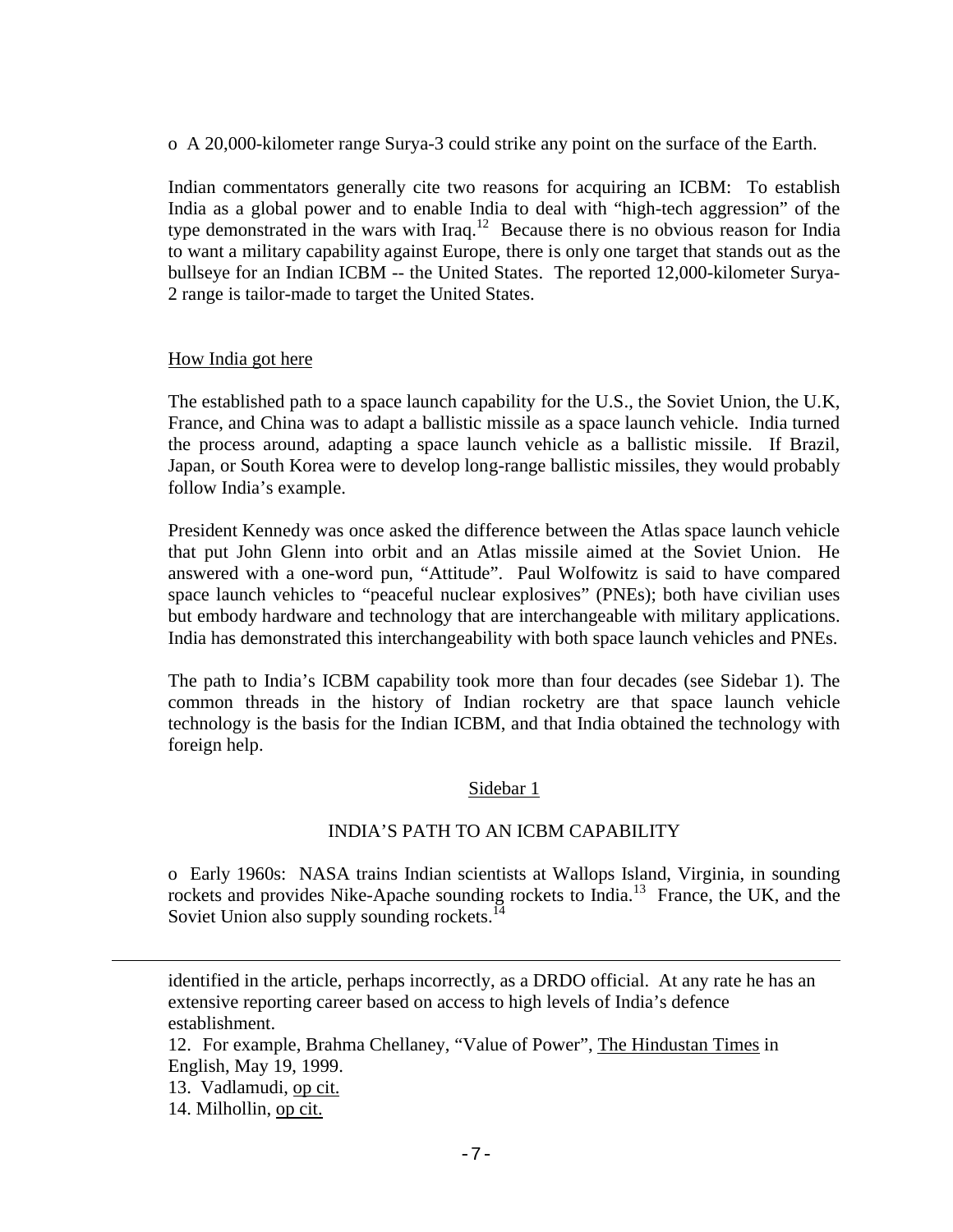o 1963-64: A.P.J. Abdul Kalam, an Indian engineer, works at Wallops Island where the Scout space launch vehicle (an adaptation of Minuteman ICBM solid-fuel rocket technology) is flown. $15$ 

o 1965: Upon Kalam's return to India the Indian Atomic Energy Commission requests U.S. assistance with the Scout, and NASA provides unclassified reports.<sup>16</sup>

o 1969-70: U.S. firms supply equipment for the Solid Propellant Space Booster Plant at Sriharokota.<sup>17</sup>

o 1973: India tests a "peaceful nuclear explosion".

o ~1970s: A.P.J. Abdul Kalam becomes head of the Indian Space Research Organisation (ISRO), in charge of developing space launch vehicles.

o 1980: India launches its first satellite with the SLV-3 rocket, a close copy of the NASA Scout.<sup>18</sup>

o February 1982: Kalam becomes head of DRDO, in charge of adapting space launch vehicle technology to ballistic missiles.

o 1989: India launches its first Agni "technology demonstrator" surface-to-surface missile. The Agni's first stage is essentially the first stage of the SLV-3. Later, the Agni becomes a family of three short-to-intermediate-range ballistic missiles.<sup>19</sup>

o 1990: Russia agrees to supply India with cryogenic upper stage rockets and technology. The U.S. imposes sanctions on Russia until, in 1993, Russia agrees to limit the transfer to hardware and not technology. However, India claims it has acquired the technology to produce the rockets on its own.

o 1994: India launches the PSLV. Stages 1 and 3 are 2.8 meter-diameter solid-fuel rockets. Stages 2 and 4 are liquid-fuel Vikas engines derived from French technology transfers in the 1980s.

o 1994: This is the earliest date for which the Surya ICBM program, using PSLV technology, is reported to have been officially authorized. However, India's space and

i<br>Li

19. Norris and Kristensen, op cit.

<sup>15.</sup> Ibid.

<sup>16.</sup> Ibid.

<sup>17.</sup> Vadlamudi, op cit.

<sup>18.</sup> Alexander Pikayev, Leonard Spector, et al., Russia, the US and the Missile Technology Control Regime, Adelphi Paper 317, International Institute for Strategic Studies, March 1998.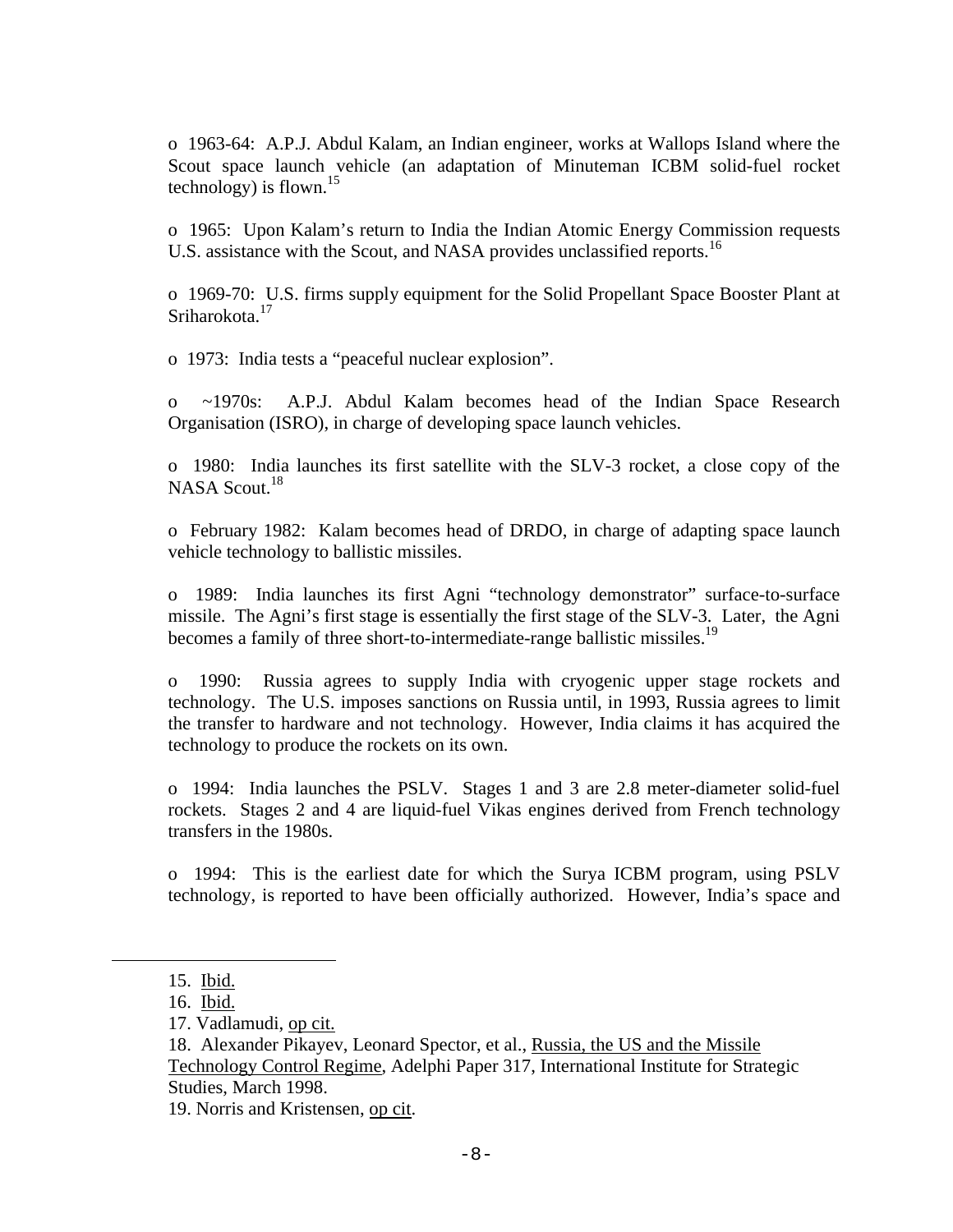missile engineers -- if not the "official" Indian government -- had opened the option much earlier.

o 1998: India tests nuclear weapons after decades of protesting that its nuclear program was exclusively peaceful.

o 1999: India launches the Agni II, an extended range missile that tests reentry vehicle "technology [that] can be integrated with the PSLV programme to creat an ICBM" according to a defence ministry official. $^{20}$ 

o 1999: Defense News cites Indian Defence Research and Development Organisation (DRDO) officials as stating that the Surya is under development.<sup>21</sup>

o November 6, 1999: India's Minister of State for Defence (and former head of DRDO) Bachi Singh Rawat says India is developing an ICBM known as Surya that would "have a range of up to  $5,000 \text{ km}^{3}$ .<sup>22</sup>

o November 23, 1999: Rawat is reported to have been stripped of his portfolio after his ICBM disclosure. $^{23}$ 

o 2001: Khrunichev State Space Science and Production Center announces that it will supply five more cryogenic upper stages to India within the next three years.  $^{24}$ 

o 2001: The cryogenic engine is reported to be "the Surya's test-bed".25

o 2001: A U.S. National Intelligence Estimate states, "India could convert its polar space launch vehicle into an ICBM within a year or two of a decision to do so."<sup>26</sup>

scrs.gc.ca/eng/misdocs/200009\_e.html.

<sup>20.</sup> V.G. Jaideep, "India Building ICBM with 8,000-Plus Km Range", The Asian Age in English, February 8, 1999, pp.1-2 and Barbara Opall-Rome, "Agni Test Undercuts U.S., Angers China", Defense News, April 26, 1999, p.17.

<sup>21.</sup> Vivek Raghuvanshi, "India To Develop Extensive Nuclear Missile Arsenal", Defense News, May 24, 1999, p.14.

<sup>22</sup> Canadian Security Intelligence Service, "Ballistic Missile Proliferation", Report # 2000/09, March 23, 2001, available at http://www.cisi-

<sup>23.</sup> Iftikhar Gilani, "Premature Disclosure of ICBM Project, Rawat Stripped of Defence Portfolio", New Delhi, November 23, 1999.

<sup>24.</sup> Moscow (Interfax), "Khrunichev Space Center To Supply Rocket Boosters To India", April 16, 2001, available at http://spacer.com/news/india-01d.html. 25. Raghuvanshi, op cit.

<sup>26.</sup> National Intelligence Estimate, "Foreign Missile Developments and the Ballistic Missile Threat Through 2015", December 2001, available at http://www.cia.gov/nic/special\_missilethreat2001.html.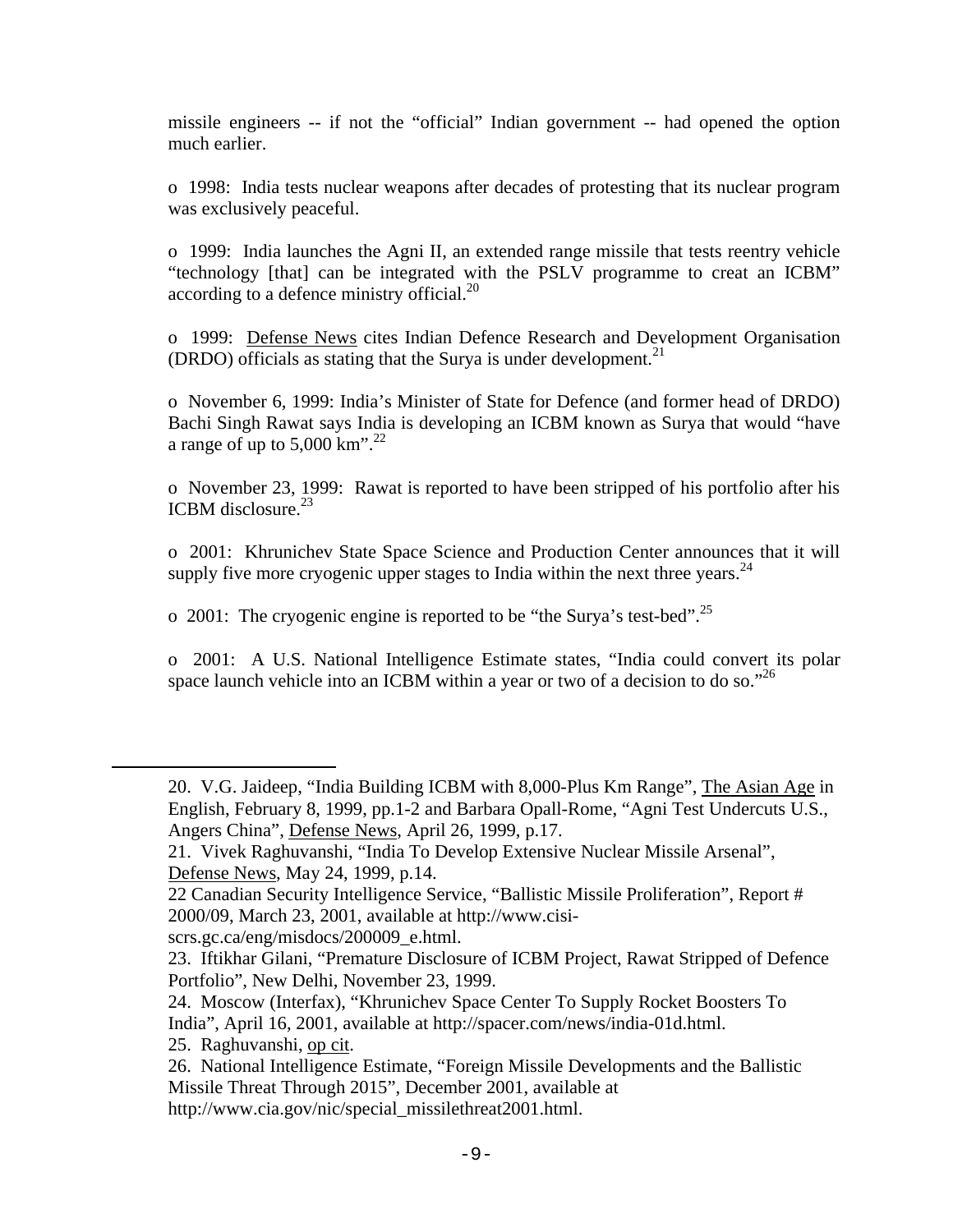o 2004: A Russian Academy of Sciences Deputy Director states that India is planning to increase the range of the Agni missile to 5,000 kilometers and to design the Surya ICBM with a range of 8,000 to 12,000 kilometers. $27$ 

o 2005: According to Indian Ministry of Defence sources, there are plans to use the noncryogenic Vikas stage for the Surya and to have the missile deliver a 2-1/2 to 3-1/2 metric ton payload with two or three warheads with explosive yields of 15 to 20 kilotons.<sup>28</sup>

# [End of sidebar]

# How the United States got here

The U.S. has a policy against missile proliferation, but the policy has not been in place as long as the Indian missile program. Nor has the policy been consistently applied. (See Sidebar 2.) The common thread in these developments is that the U.S. clarity about the relationship between space launch vehicles and missile proliferation appears close to being obscured in the case of India. India's agreement to adhere to the MTCR's export control guidelines is a welcome development but does not entitle India to missile (or space launch vehicle) technology. Without India's adherence, if India were to export missile technology restricted by the MTCR, it would be a candidate for the imposition of sanctions under U.S. law. In fact, India's exports have already triggered U.S. sanctions.

# Sidebar 2

# U.S. MISSILE NONPROLIFERATION POLICY AND INDIA

o 1970s: The U.S. begins to consider a broad policy against missile proliferation.<sup>29</sup>

o 1980s: The U.S. and its six economic summit partners secretly negotiate the Missile Technology Control Regime (MTCR). After 1-1/2 years of difficult negotiations on the question of space launch vehicles, all partners agree that they must be treated as restrictively as ballistic missiles because their hardware, technology, and production facilities are interchangeable. The MTCR is informally implemented in 1985 and is publicly announced in  $1987^{30}$ 

<sup>27.</sup> Cf. Moscow Agentstvo Voyennykh Novostey in footnote 10.

<sup>28.</sup> Madhuprasad, op cit.

<sup>29.</sup> Richard Speier, The Missile Technology Control Regime: Case Study of a Multilateral Negotiation, manuscript funded by the United States Institute of Peace, Washington, D.C., November 1995.

<sup>30.</sup> Speier, ibid.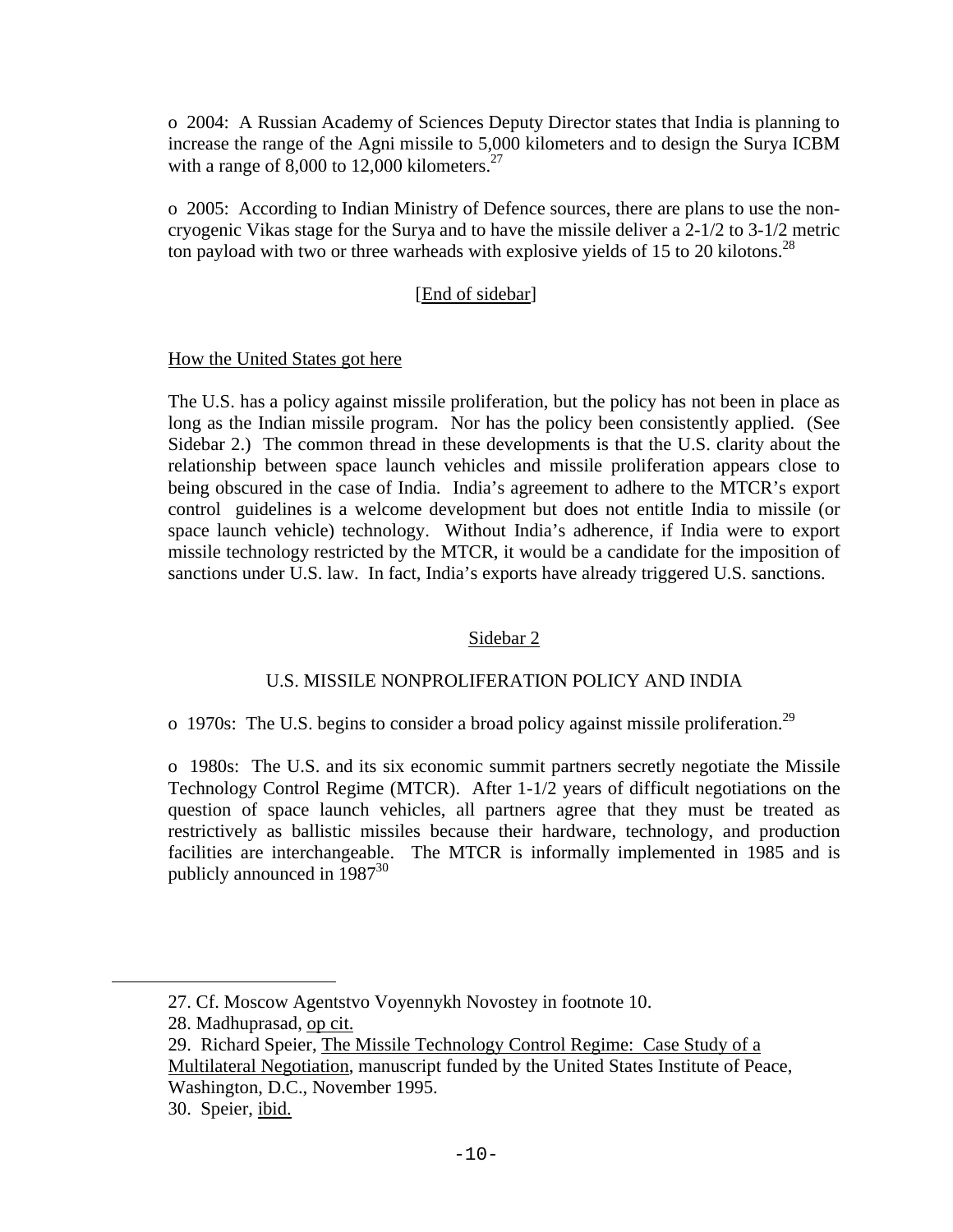o 1990: Two weeks after the U.S. enacts a sanctions law against missile proliferation, the Soviet Union announces its cryogenic rocket deal with India. The two parties are the first to have sanctions imposed on them under the new law. $31$ 

o 1993: The U.S. and Russia agree that Russia may transfer a limited number of cryogenic rocket engines to India, but not their production technology.<sup>32</sup>

o 1998: India tests nuclear weapons. U.S. imposes broad sanctions on nuclear and missile/space-related transfers.

o 1999: Kalam says he wants to "neutralise" the "stranglehold" some nations have over the MTCR, whch had tried -- but failed -- to "throttle" India's missile program. "I would like to devalue missiles by selling the technology to many nations and break their stranglehold."<sup>33</sup>

o September 22, 2001: U.S. lifts many of the technology sanctions imposed in 1998. Subsequently, India's Prime Minister visits the U.S. amid agreement to broaden the technology dialogue. $34$ 

o 2002: Kalam becomes President of India.

o 2002: The U.S. tells India it will not object to India launching foreign satellites, as long as they do not contain U.S.-origin components. $35$ 

o April 2003: The last mention of India is made in the Director of Central Intelligence's unclassified semi-annual report to Congress on the acquisition weapons of mass destruction. Future reports deletes descriptions of India's activities.<sup>36</sup>

o October 2003: Secretary of State Powell speaks to the Washington Post about the "Trinity" and the "glide path".  $37$ 

<sup>31.</sup> Pikayev, et al, op cit.

<sup>32.</sup> Ibid.

<sup>33. &</sup>quot;Agni IRBM 'Built to Carry Nuclear Warhead", Jane's Defence Weekly, April 28, 1999.

<sup>34.</sup> Vadlamudi, op cit., is an excellent source for recent developments in the U.S.-Indian space dialogue.

<sup>35.</sup> C. Raja Mohan, "US Gives Space to ISRO", The Hindu in English, September 30, 2002, p.11.

<sup>36.</sup> Director of Central Intelligence, "Unclassified Report to Congress on the Acquisition of Technology Relating to Weapons of Mass Destruction and Advanced Conventional Munitions, 1 January Through 30 June 2002", posted April 2003, available at http://www.cia.gov.

<sup>37.</sup> Kessler and Slevin, op cit.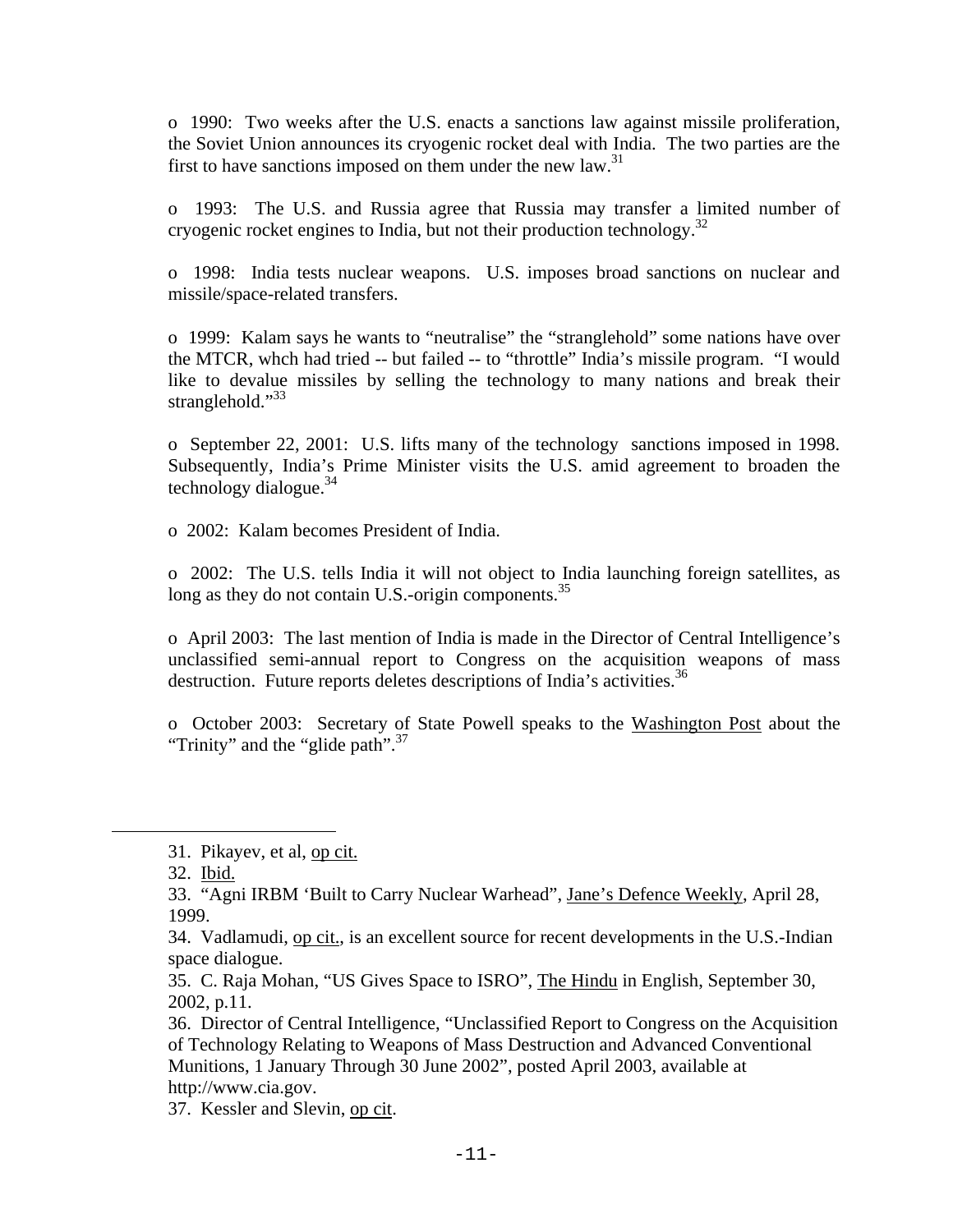o January 2004: President Bush agrees to expand cooperation with India in "civilian space programs" but not explicitly to cooperate with space launches. This measure is part of a bilateral initiative dubbed "Next Steps in Strategic Partnership".<sup>38</sup>

o July 2005: President Bush agrees to cooperate with India on "satellite navigation and launch". The Prime Minister of India agrees to "adherence to Missile Technology Control Regime...guidelines."39

## [end of sidebar]

## India's exports

India has a close historical relationship with Iran.<sup>40</sup> The U.S. and Israel have urged India to cool this relationship -- specifically in areas of military and energy cooperation and with respect to IAEA deliberations on Iran's nuclear program.<sup>41</sup>

But the relationship is strong. In January 2003 Iranian President Khatami joined Indian President Kalam to watch Agni missiles roll by in the Indian Republic Day parade; and the two presidents signed a strategic accord providing India with access to Iranian bases in an emergency in return for Indian transfers of defense products, training, maintenance, and military modernization support.<sup>42</sup> This relationship is strongly supported by India's left-wing, and India cannot seem to extricate itself.<sup>43</sup> Even if the current ruling party

<sup>38.</sup> The White House, Office of the Press Secretary, Statement by the President on India, "Next Steps in Strategic Partnership with India", January 12, 2004, available at http://www.whitehouse.gov/news/releases/2004/01/20040112-1.html.

<sup>39.</sup> Cf. footnote 3.

<sup>40.</sup> For an official Indian history of relations as of 2002 see http://www.indianembassytehran.com/india-iran.html

<sup>41.</sup> Barbara Opall-Rome and Vivek Raghuvanshi, "India's Balancing Act", Defense News, September 15, 2003, p.1; Sultan Shahin, "India Sticks with Iran, for now", Asia Times, approximately September 20, 2003; Patricia Nunan, "US Signals Concern About India-Iran Pipeline Project," VOA News.com, March 17, 2005, available at http://www.voanews.com/burmese/2005-03-17-voa14.cfm; Vivek Raghuvanshi, "India, U.S. To Boost Tech Flow", Defense News, December 12, 2005, p.42; "India and US risk losing impetus on nuclear deal", FT.com, January 26, 2006, available at http://www.nytimes.com/financialtimes/business/FT20060126\_20323\_12183.html 42. "Iran's ballistic missiles: Upgrades underway", IISS Strategic Comments, November 2003, available at http://www.iiss.org/stratcom; Opall-Rome and Raghuvanshi, ibid.

<sup>43.</sup> John Larkin, "India Bets on Nuclear Future: Backing Probe of Iran Draws Closer Look at New Delhi's Ambitions", Wall Street Journal, November 4, 2005; Somini Sengupta, "Nuclear Deal and Iran Complicate Efforts by U.S. and India to Improve Ties", New York Times, January 23, 2006, available at

http://www.nytimes.com/2006/01/23/international/asia/23delhi.html; "New Delhi faces a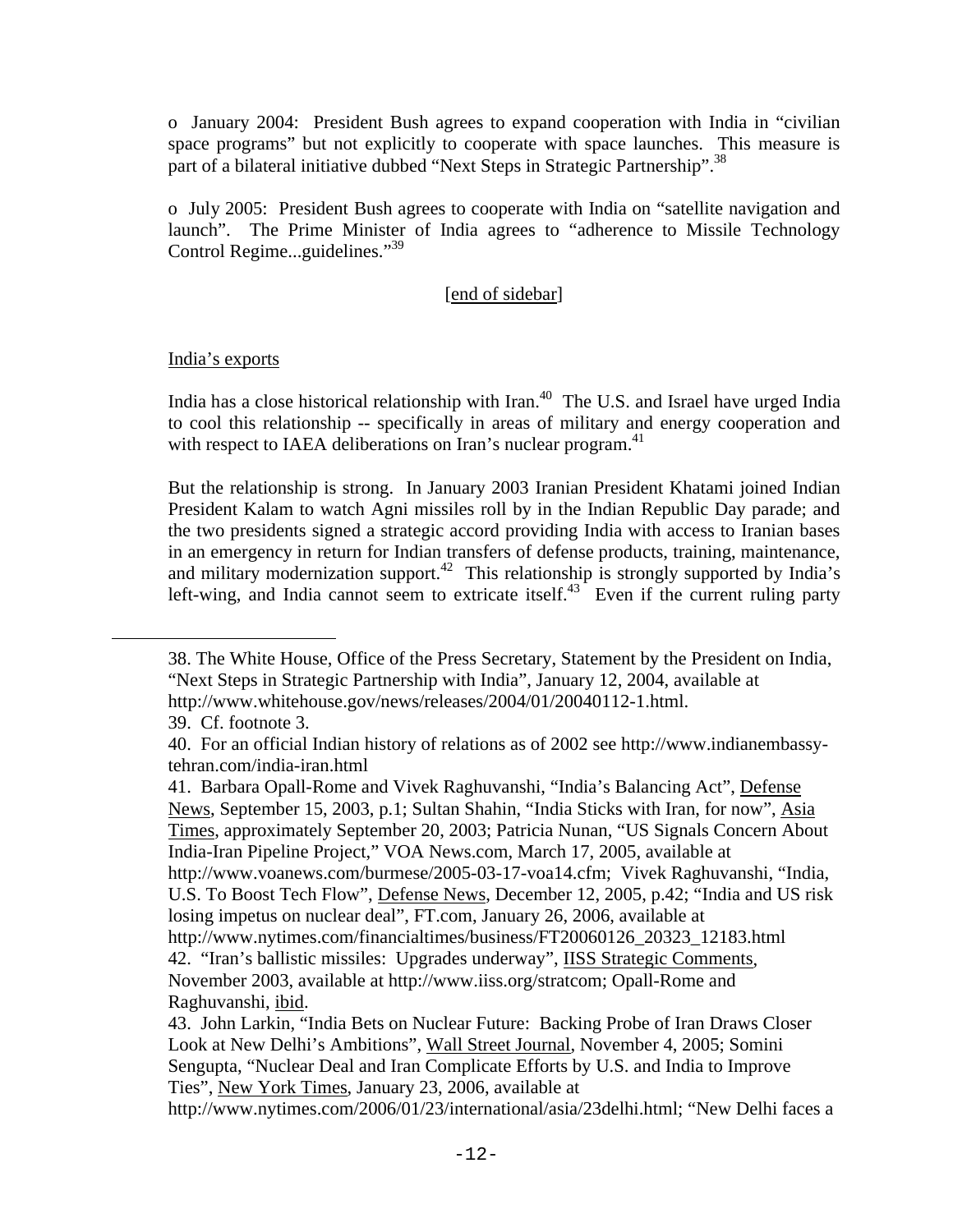could disentangle itself from Iran, the underlying political support for Iranian ties might lead a future Indian government to resume the relationship.

Indian entities have supplied sensitive military technology and WMD-related items to Iran, triggering U.S. sanctions. The U.S. has imposed sanctions on Bharat Electronics Ltd, Dr. C. Surendar, Dr. Y.S.R. Prasad, NEC Engineers, the Nuclear Power Corporation of India, Projects and Development India Ltd, Rallis India, and Transpek Industry Ltd.<sup>44</sup> Moreover, Indian entities have engaged in WMD-related transfers to Libya and Iraq.<sup>45</sup>

India's potential customers do not stop there. India's DRDO has aspirations to export missiles -- below the MTCR threshold at present -- to "many African, Gulf and South-East Asian countries", subject to government approval.<sup>46</sup>

# **Analysis**

i

The story of India's ICBM illustrates short-sightedness on the parts of both India and the United States. If India completes the development of an ICBM, the following consequences can be expected:

o An incentive to preempt against India in times of crisis (especially if the ICBM is of PSLV dimensions and, consequently, is easily targeted),

o A diversion of India's military funds away from applications that would more readily complement "strategic partnership" with the U.S.,

o Increased tensions and dangers with China,

diplomatic balancing act ahead of Bush's state visit", FT.com, January 26, 2006; "India's left parties demand recall of US envoy", Agence France Press, January 30, 2006, available at

http://news.yahoo.com/s/afp/20060131/wl\_sthasia\_afp/indiausnuclearretail\_0601310449 59

44. See http://www.iranwatch.org compiled by the Wisconsin Project on Nuclear Arms Control. Under "Iran's Suppliers" a search for "India" gives the details of these organizations, their transfers, and the U.S. imposition of sanctions.

- 45. Nicholas Kralev, "Firm helping arms program sanctioned", Washington Times, February 20, 2003; Richard Speier, "Arrows for India?", Policywatch #785, Washington Institute for Near East Policy, September 3, 2003, available at
- http://www.washingtoninstitute.org/watch/policywatch; "Indian police arrest man for alleged export of chemicals to Iraq", Agence France-Presse, October 18, 2003

46. "DRDO plan to export missiles", Chennai The Hindu, November 21, 2005, available at http://www.hindu.com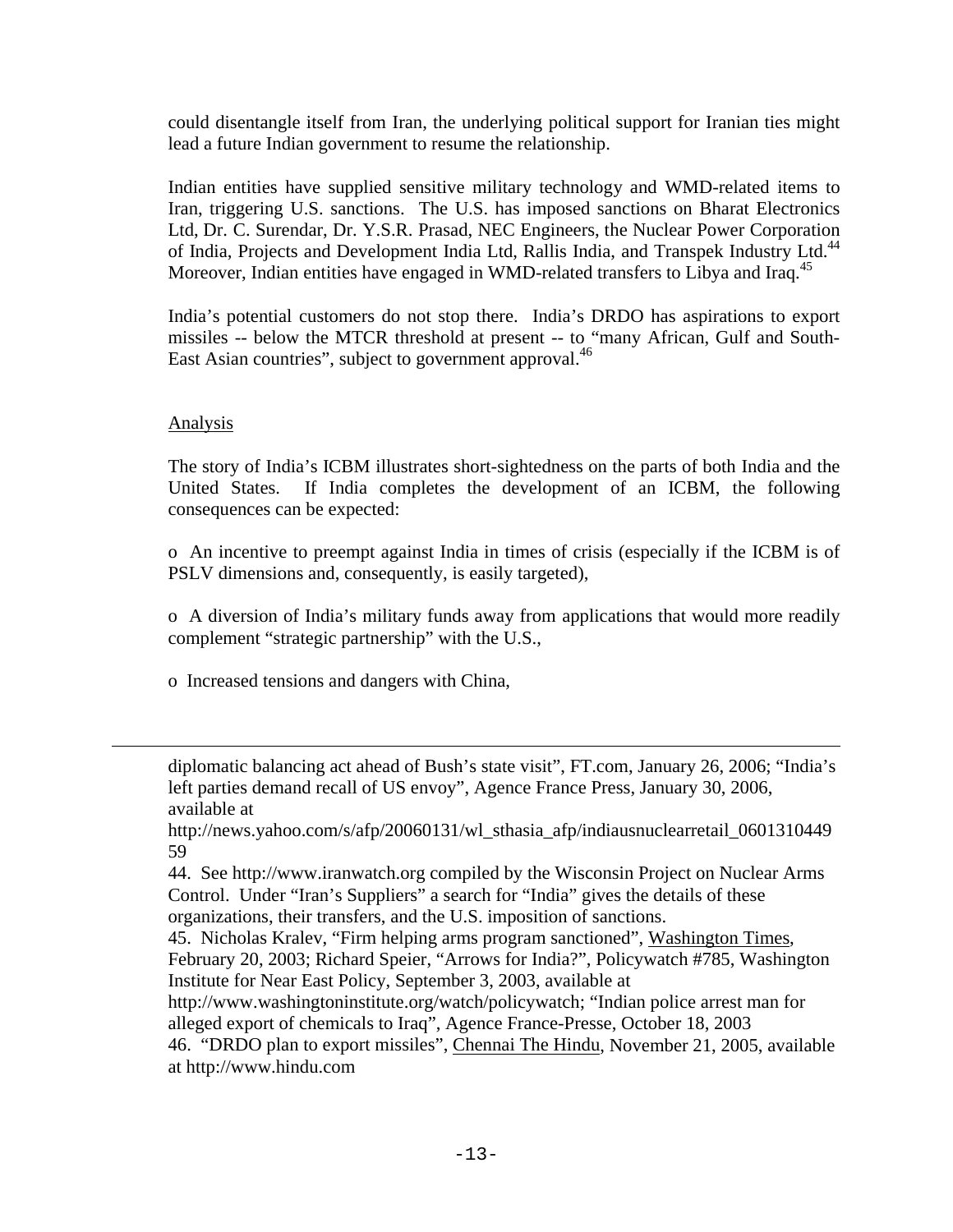o Confusion and anger on the part of India's friends in Europe and the United States,

o A backlash against India that will hinder further cooperation in a number of areas, and

o A goad to other potential missile proliferators and their potential suppliers to become more unrestrained.

The governments of India and the United States have nothing to be proud of in this business. In seeking to become a global power by acquiring a first-strike weapon of mass destruction the Indian government is succumbing to its most immature and irresponsible instincts. The U.S. government, by offering India the "Trinity" of cooperation, is flirting with counterproductive activities that could lead to more proliferation.

There are, of course, arguments in favor of such cooperation:

o Strategic cooperation with India is of greater value than theological concerns about proliferation.

o India has already developed nuclear weapons and long-range missiles, so resistance to such proliferation is futile.

o India has not necessarily made the final decision to develop an ICBM.

o And India is our friend, so we need not worry about its strategic programs.

It is true that there is considerable value to strategic cooperation with India. But nuclear and space launch cooperation are not the only kinds of assistance that India can use. It has a greater use for conventional military assistance, development aid, and access to economic markets. Moreover, nonproliferation has a strategic value at least as great as that of an Indian partnership. A little proliferation goes a long way. It encourages other nations (such as Pakistan, Brazil, Japan, South Korea, and Taiwan) to consider similar programs. And the example of U.S. cooperation encourages other suppliers to relax their restraint.

It is true that India has already developed nuclear weapons and long-range missiles. But India has a long way to go to improve their performance, and it has a history of using nuclear and space launch assistance to do just that. Some areas in which India can still improve its missiles are

o Accuracy. For a ballistic missile, accuracy deteriorates with range. India's ICBM could make use of better guidance technology, and it might obtain such technology with "high-tech" cooperation with the U.S.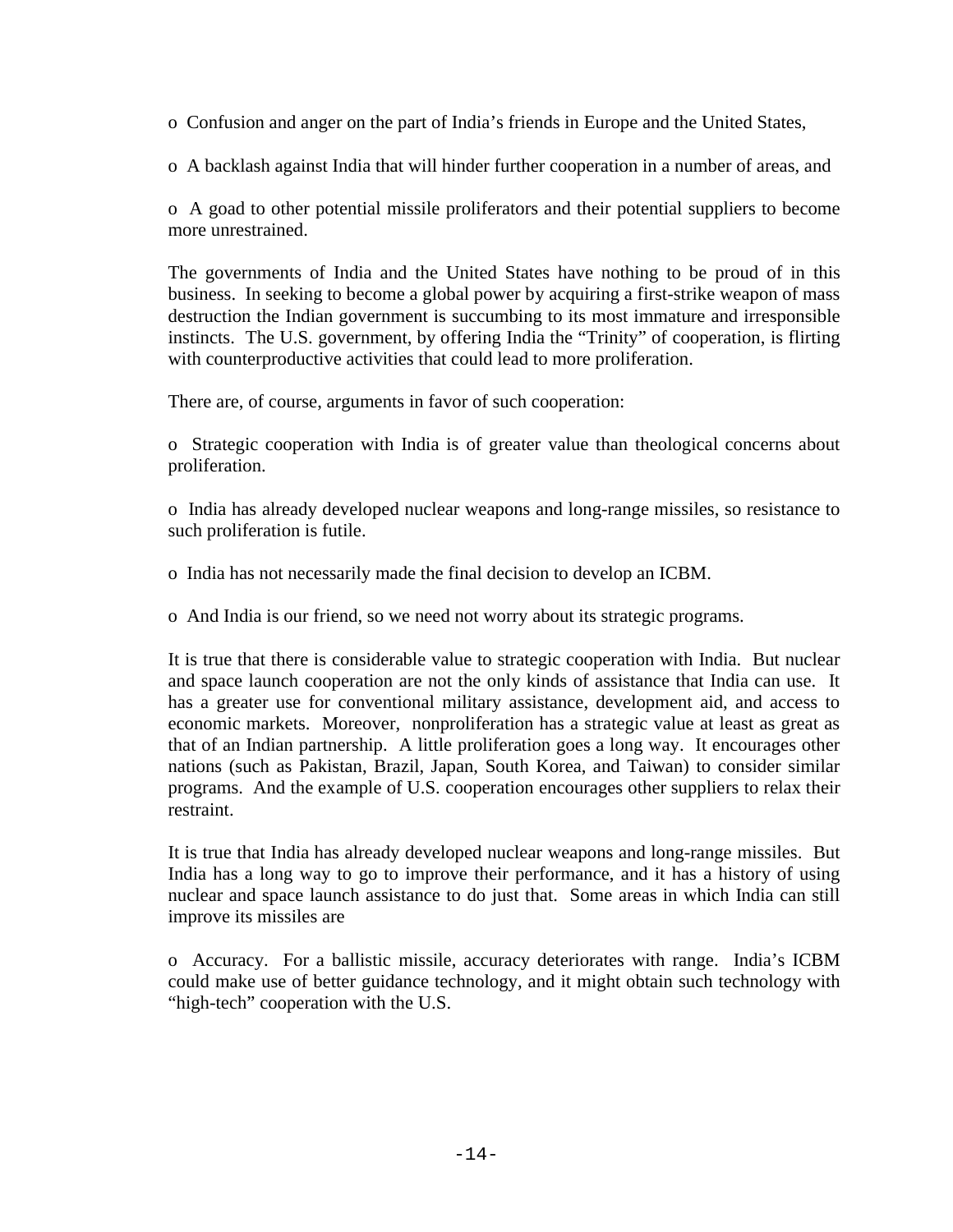o Weight. Unnecessary weight in a missile reduces payload and range. Or it forces the development of gigantic missiles such as India's PSLV-derived ICBM. India is striving to obtain better materials and master their use to reduce unnecessary missile weight. $47$ 

o Reliability. India's space launch vehicles and medium range missiles have suffered their share of flight failures. Engineering assistance in space launches could improve India's missile reliability -- as was demonstrated with unapproved technology transfers incident to launches of U.S. satellites by China.<sup>48</sup>

o Multiple warheads. India's reported interest in missile payloads with multiple nuclear warheads means that certain elements of satellite technology may get diverted to military use. Deliberate or inadvertant transfers of technology associated with dispensing and orienting satellites could, as in the Chinese case, make it easier to develop multiple reentry vehicles.

o Countermeasures against missile defenses. Assistance to India in certain types of satellite technology, such as the automated deployment of structures in space, could aid the development of penetration aids for India's long-range missiles. Given that the U.S. is the obvious target for an Indian ICBM, such countermeasures could stress U.S. missile defenses.

Supplier restraint can slow down India's missile progress and make such missiles more expensive and unreliable -- perhaps delaying programs until a new regime takes a fresh look at them and considers deemphasizing them. Apart from the technical assistance that the U.S. is considering supplying, the relaxation of U.S. objections to foreign use of India launch services will augment the ISRO budget for rocket development.<sup>49</sup> Even if India were not materially aided by U.S. space launch cooperation, the example is certain to kindle hopes in such nations as Brazil that they can get away with the same tactics. And France and Russia, India's traditional and less-restrained rocket technology suppliers, are certain to want a piece of the action.

It is true that India has not necessarily made the final commitment to develop an ICBM. But many, many steps have been taken to this end. And, even if India has no current

<sup>47.</sup> Mir Ayoob Ali Khan, "Agni-III to get light motor for bigger bombs", The Asian Age in English, New Delhi, October 14, 2005.

<sup>48.</sup> The "Cox Commission" Report, House of Representatives Report 105-851, "Report of the Select Committee on US National Security and Military/Commercial Concerns with the People's Republic of China", June 14, 1999, available at

http://www.access.gpo.gov/congress/house/hr105851/.

<sup>49.</sup> Israel has already stepped into the breach to contract for an October 2006 Indian launch of an Israeli radar imaging satellite. See Barbara Opall-Rome and K.S. Jayaraman, "India To Launch Israeli Spy Sat", Defense News, November 14, 2005, p.1, and "India To Launch Israeli Military Imaging Radar Satellite", Aviation Week & Space Technology, November 21, 2005, p.17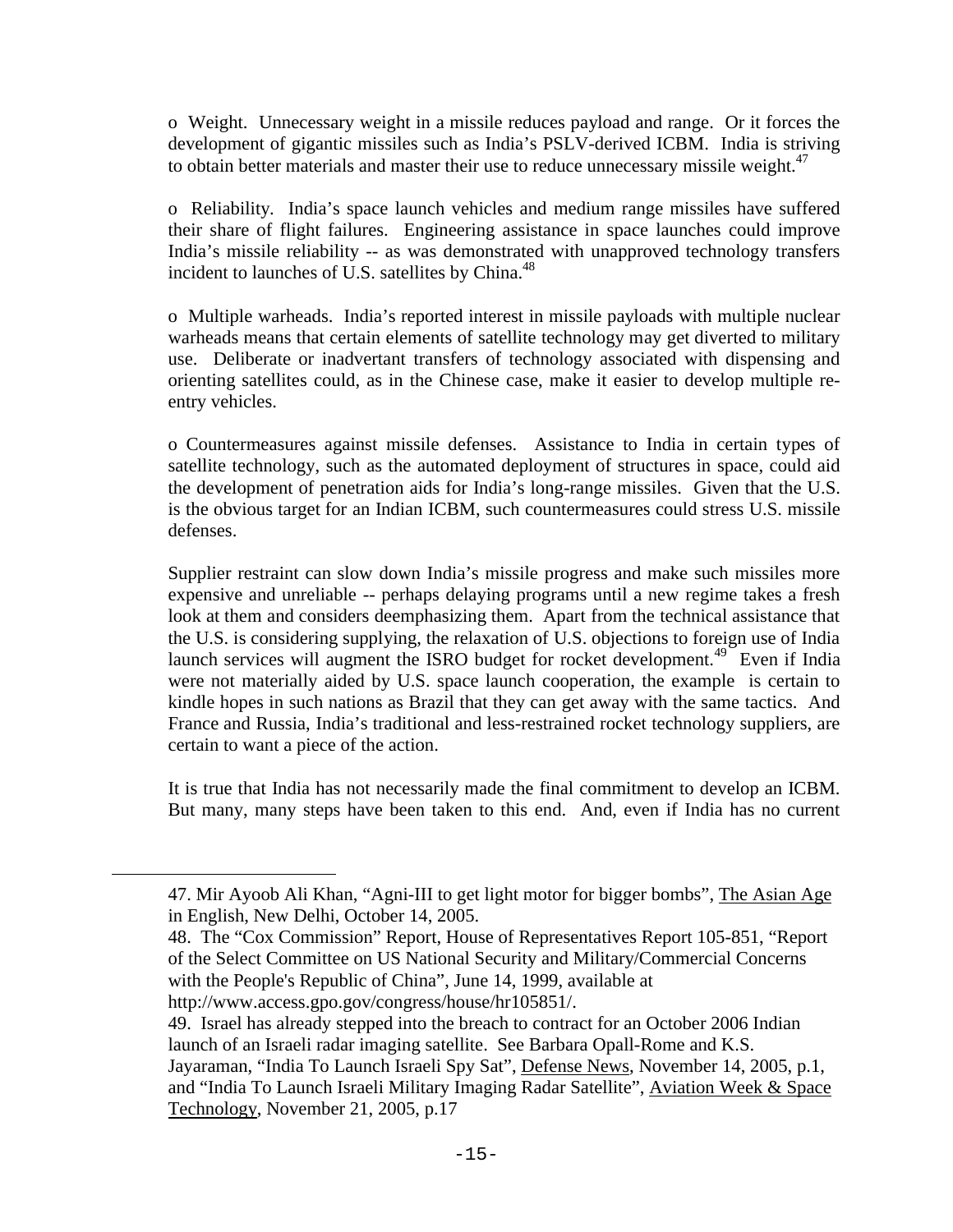intention to develop the Surya, intentions (can ruling parties) can change. Unwise U.S. space cooperation would facilitate India's final steps toward an ICBM.

It is true that India is our friend and "strategic partner", at least at the present time. History raises questions whether such friendship would continue through an adverse change in India's ruling party or through a conflict with Pakistan. And India's interest in an ICBM, which only makes sense as a weapon against the U.S., raises questions whether the friendship is mutual. Moreover, nonproliferation policy is often directed against programs in friendly nations. Argentina, Brazil, Israel, Pakistan, South Africa, South Korea, Taiwan, and Ukraine are all friendly nations for which the U.S. has attempted to hinder WMD and missile programs without undermining broader relations. An exception for India is certain to be followed by more strident demands for exceptions elsewhere. Is the space-launch component of "friendship" worth a world filled with nations with nuclear-armed missiles?

India's missile program has evolved over more than four decades. The history of proliferation demonstrates the difficulty of holding to a strong nonproliferation policy<br>over years, let alone decades.<sup>50</sup> There will always be temptations to trade There will always be temptations to trade nonproliferation for some bilateral or strategic advantage of the moment. In the current situation, India may have out-negotiated the U.S. After India's 1998 nuclear weapon tests, the U.S. imposed sanctions and then gradually lifted them. In nuclear and rocket matters, this was not enough for India. And once the U.S. began easing up on India, the U.S. kept easing up.

The U.S. professes to be holding to its "red lines" -- in Secretary of State Powell's words -- in whatever kind of cooperation it is considering. But the world needs to know where these lines are when it comes to "space launch" cooperation. It is one thing for the U.S. to provide launch services for Indian satellites. It is another thing for the U.S. to use or help improve India's ICBM-capable rockets. Are the "red lines" firm or flexible? Is the "glide path" a slippery slope? These questions bring us to a number of recommendations.

# Recommendations

i<br>Li

Under the July 18, 2005 joint statement, the U.S. and India committed themselves to "build closer ties in space exploration, satellite navigation and launch, and in the commercial space arena". This does not require, nor should it encourage, U.S. cooperation on India's ICBM program directly or indirectly. In fact, the U.S. has already taken a step in the right direction by offering to launch Indian astronauts in upcoming space shuttle missions and to involve them to the fullest extent in the International Space Station.

The U.S. should do more to encourage India to launch its satellites and science packages on U.S. and foreign launchers by making these launches more affordable. The U.S. also

<sup>50.</sup> Richard Speier, United States Strategies Against the Proliferation of Mass Destruction Weapons, doctoral dissertation, Massachusetts Institute of Technology, 1968.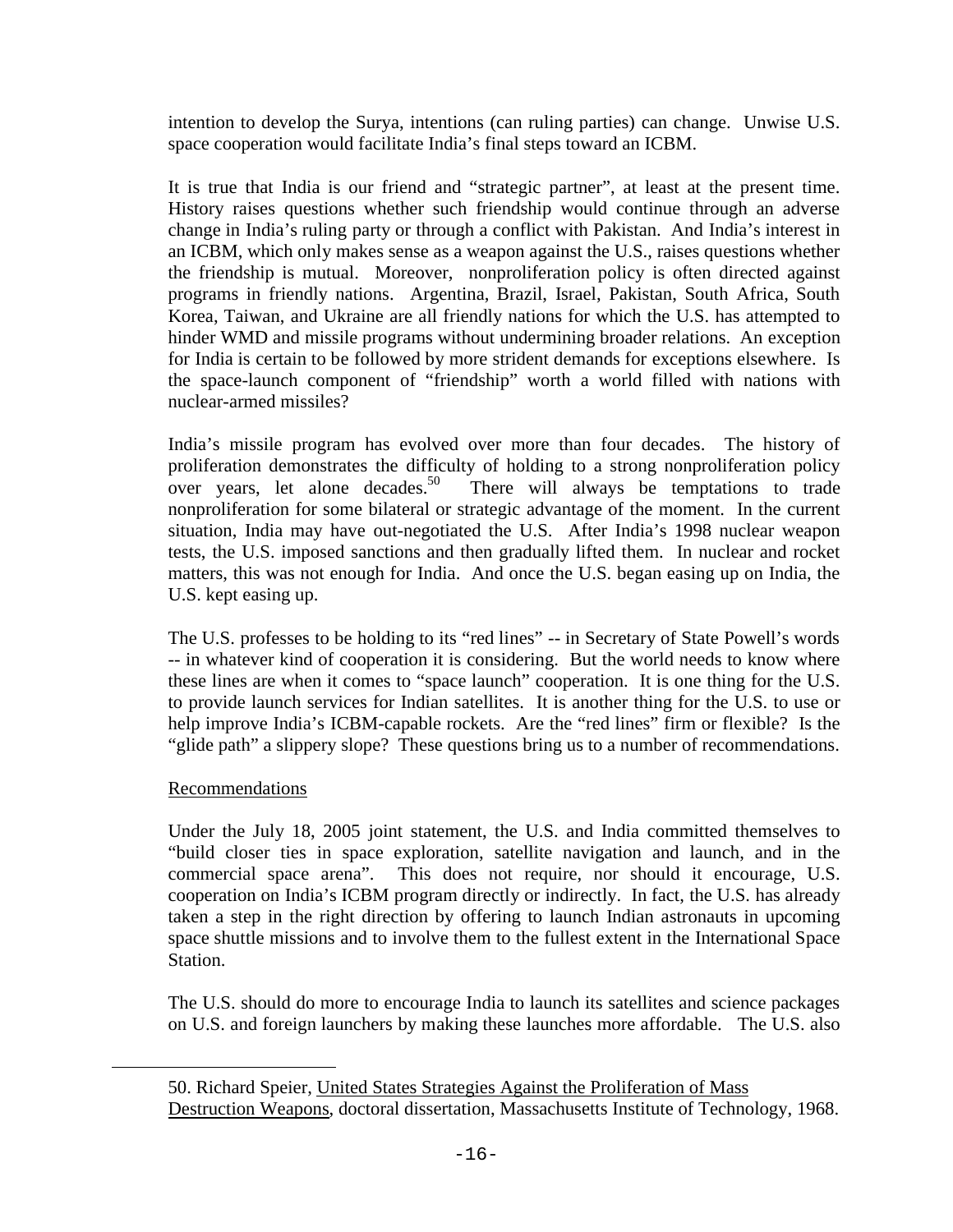should be forthcoming in offering India access, as appropriate, to the benefits of U.S. satellite programs -- including communications, earth resource observation, and exploration of the cosmos.

India, in fact, has some of the world's best astrophysicists and cosmologists. It is in our interest, as well as the world's, that we welcome these Indian experts into the search for basic answers about the universe. We should make the data from the Hubble telescope and similar systems available to Indian scientists and encourage them to become full partners in its analysis.

On the other hand, there are some critical cautions to be observed.

# 1) *Do not be naive about the nature of India's program.*

After more than two decades of reports about India's interest in an ICBM -- including reports from Russia, statements on India's ICBM capability by the U.S. intelligence community, and the firing of an Indian official after he publicly described the Surya program -- there should be no illusions. The reports consistently state that India's ICBM will be derived from its space launch vehicle technology.

o The U.S. should not believe that it is possible to separate India's "civilian" space launch program -- the incubator of its long-range missiles -- from India's military program.

o There should be no illusions about the target of the ICBM. It is the United States -- to protect India from the theoretical possibility of "high-tech aggression".

o The U.S. intelligence community's semi-annual unclassified reporting to Congress on India's nuclear and missile programs was discontinued after April 2003. This reporting should be resumed.

# 2) *Do not assist India's space launch programs.*

The U.S. should not cooperate either with India's space launches or with satellites that India will launch. India hopes that satellite launches will earn revenues that will accelerate its space program -- including rocket development. U.S. payloads for Indian launches -- such as the envisioned cooperative lunar project -- risk technology transfer (see recommendation #3) and invite other nations to be less restrained in their use of Indian launches.

o The U.S. should resume discouraging other nations from using Indian launches, while encouraging India to resume the practice of launching satellites on other nations' space launch vehicles.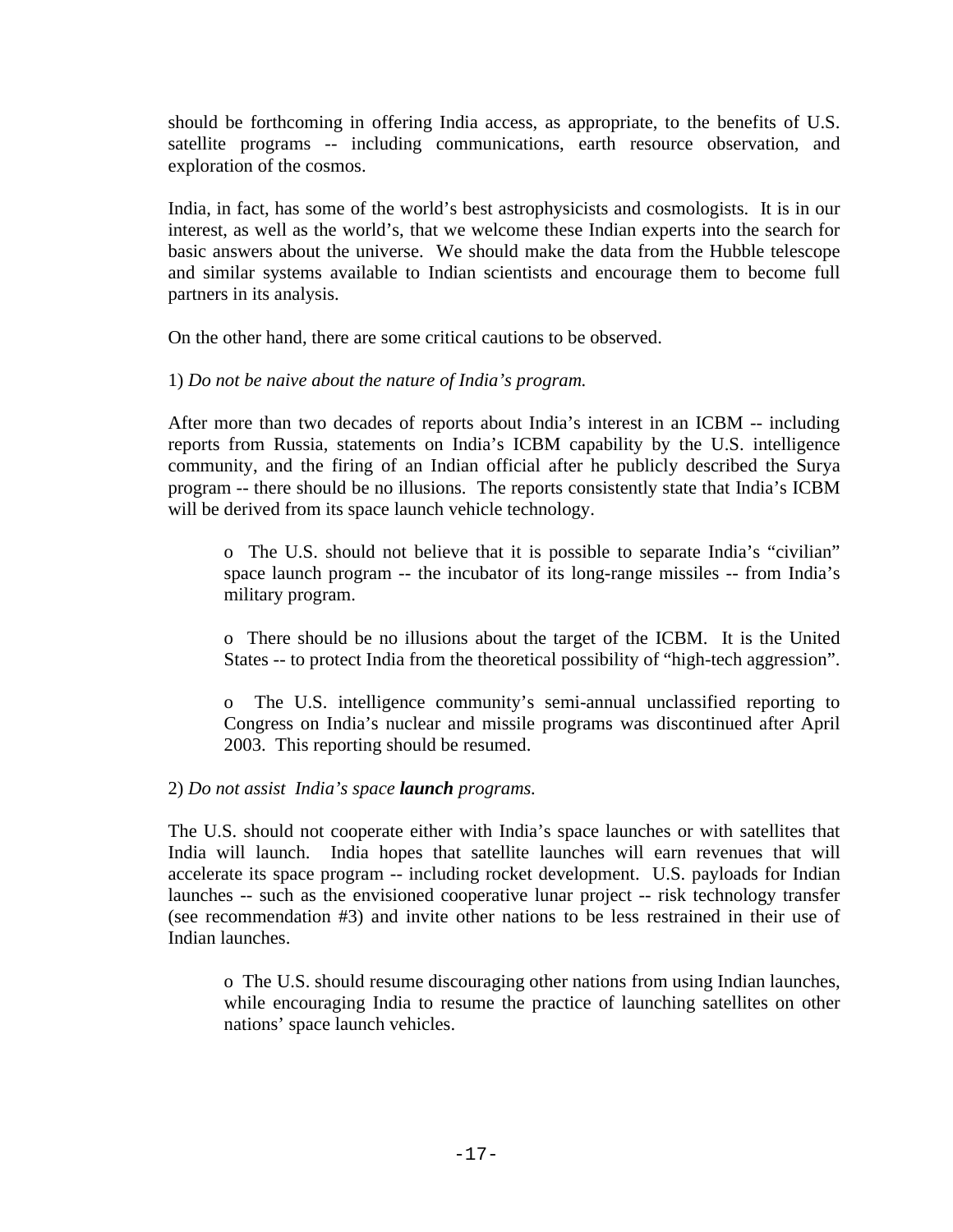o Given the frequent reports of Russian cryogenic rockets being used in the Surya, the U.S. should work with Russia to ensure that Russian space cooperation with India does not undercut U.S. restraint.

o Because there is no meaningful distinction between India's civilian and military rocket programs, the U.S. should explicitly or de facto place ISRO back on the "entities" list of destinations that require export licenses.<sup>5</sup>

o Congress should insist that the U.S. explain its "red lines" regarding space cooperation with India. If these lines are not drawn tightly enough, Congress should intervene.

## 3) *Review carefully any cooperation with India's satellite programs.*

India is reportedly developing multiple nuclear warheads for its long-range missiles. If India develops an ICBM, the next step will be to develop countermeasures to penetrate U.S. missile defenses. Certain satellite technologies can help India with both of these developments.

o The U.S. should review its satellite cooperation to ensure that it does not aid India inappropriately in the technologies of dispensing or orienting spacecraft, of automated deployment of structures in space, or of other operations that would materially contribute to multiple warheads or countermeasures against missile defenses.

# 4) *Stop using cooperation in dangerous technologies as diplomatic baubles.*

India is the current example of a broader, disfunctional tendency in bilateral relations to display trust and friendship by opening up the most dangerous forms of cooperation. The U.S. should not fall further into this trap with India -- or with any other nation.

o India needs many other forms of economic and military cooperation more than it needs nuclear and space technology. If India insists on focusing technology cooperation in these areas, the U.S. should take it as a red flag.

o The U.S. removal of technology sanctions imposed after India's 1998 nuclear tests was an adequate -- and perhaps excessive -- display of friendship. Further technology cooperation should be limited to areas that do not contribute to nuclear weapons or their means of delivery.

i

<sup>51.</sup> U.S. Department of Commerce, "Control Policy: End-User and End-Use Based", Export Administration Regulations, Part 744, available at

http://www.access.gpo.gov/bis/ear/pdf/744.pdf ISRO was removed from the "entities" list under a U.S-Indian agreement signed on September 17, 2004. See Vadlamudi, op cit.